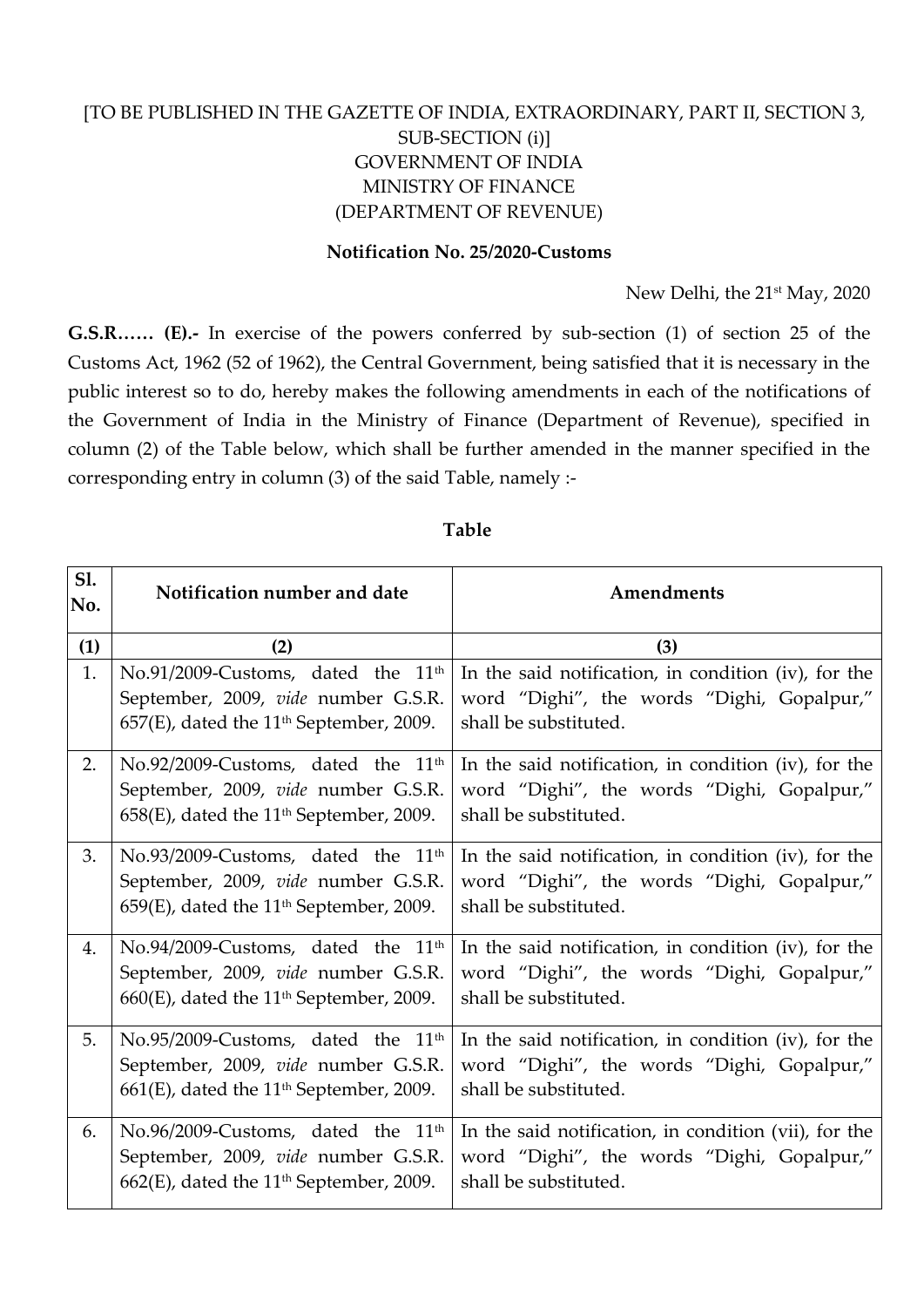| 7.  | No.97/2009-Customs, dated the 11 <sup>th</sup><br>September, 2009, vide number G.S.R.                                               | In the said notification, in condition (iv), for the<br>word "Dighi", the words "Dighi, Gopalpur,"                                         |
|-----|-------------------------------------------------------------------------------------------------------------------------------------|--------------------------------------------------------------------------------------------------------------------------------------------|
|     | 663(E), dated the 11 <sup>th</sup> September, 2009.                                                                                 | shall be substituted.                                                                                                                      |
| 8.  | No.98/2009-Customs, dated the 11 <sup>th</sup>                                                                                      | In the said notification, in condition (vi), for the                                                                                       |
|     | September, 2009, vide number G.S.R.<br>664(E), dated the $11th$ September, 2009.                                                    | word "Dighi", the words "Dighi, Gopalpur,"<br>shall be substituted.                                                                        |
| 9.  | No.99/2009-Customs, dated the 11 <sup>th</sup>                                                                                      | In the said notification, in condition (vii), for the                                                                                      |
|     | September, 2009, vide number G.S.R.<br>665(E), dated the 11 <sup>th</sup> September, 2009.                                          | word "Dighi", the words "Dighi, Gopalpur,"<br>shall be substituted.                                                                        |
| 10. | No.100/2009-Customs, dated the 11 <sup>th</sup>                                                                                     | In the said notification, in paragraph 2, in                                                                                               |
|     | September, 2009, vide number G.S.R.<br>$666$ (E), dated the 11 <sup>th</sup> September, 2009.                                       | condition (10), for the word "Dighi", the words<br>"Dighi, Gopalpur," shall be substituted.                                                |
| 11. | No.101/2009-Customs, dated the 11 <sup>th</sup>                                                                                     | In the said notification, in paragraph 2, in<br>condition (13), for the word "Dighi", the words                                            |
|     | September, 2009, vide number G.S.R.<br>667(E), dated the 11 <sup>th</sup> September, 2009.                                          | "Dighi, Gopalpur," shall be substituted.                                                                                                   |
| 12. | No.102/2009-Customs, dated the 11 <sup>th</sup>                                                                                     | In the said notification, in paragraph 2, in                                                                                               |
|     | September, 2009, vide number G.S.R.<br>668(E), dated the 11 <sup>th</sup> September, 2009.                                          | condition (12), for the word "Dighi", the words<br>"Dighi, Gopalpur," shall be substituted.                                                |
| 13. | No.103/2009-Customs, dated the 11 <sup>th</sup><br>September, 2009, vide number G.S.R.<br>669(E), dated the $11th$ September, 2009. | In the said notification, in paragraph 2, in<br>condition (9), for the word "Dighi", the words<br>"Dighi, Gopalpur," shall be substituted. |
| 14. | No.104/2009-Customs, dated the 14th                                                                                                 | In the said notification, in condition $(6)$ , for the                                                                                     |
|     | September, 2009, vide number G.S.R.<br>$674(E)$ , dated the $14th$ September, 2009.                                                 | word "Dighi", the words "Dighi, Gopalpur,"<br>shall be substituted.                                                                        |
| 15. | No.112/2009-Customs, dated the 29th<br>September, 2009, vide number G.S.R.<br>710(E), dated the 29 <sup>th</sup> September, 2009.   | In the said notification, in condition (vii), for the<br>word "Dighi", the words "Dighi, Gopalpur,"<br>shall be substituted.               |
| 16. | No.5/2013-Customs, dated the $18th$<br>February, 2013, vide number G.S.R.<br>99(E), dated the 18 <sup>th</sup> February, 2013.      | In the said notification, in Table 2, against S.No.1,<br>for the word "Dighi", the words "Dighi,<br>Gopalpur," shall be substituted.       |
| 17. | No.6/2013-Customs, dated the 18th<br>February, 2013, vide number G.S.R.<br>$100(E)$ , dated the $18th$ February, 2013.              | In the said notification, in Table 2, against S.No.<br>1, for the word "Dighi", the words "Dighi,<br>Gopalpur," shall be substituted.      |
| 18. | No.22/2013-Customs, dated the 18th<br>April, 2013, vide number G.S.R. 248(E),<br>dated the 18 <sup>th</sup> April, 2013.            | In the said notification, in Table 2, against S.No.<br>1, for the word "Dighi", the words "Dighi,<br>Gopalpur," shall be substituted.      |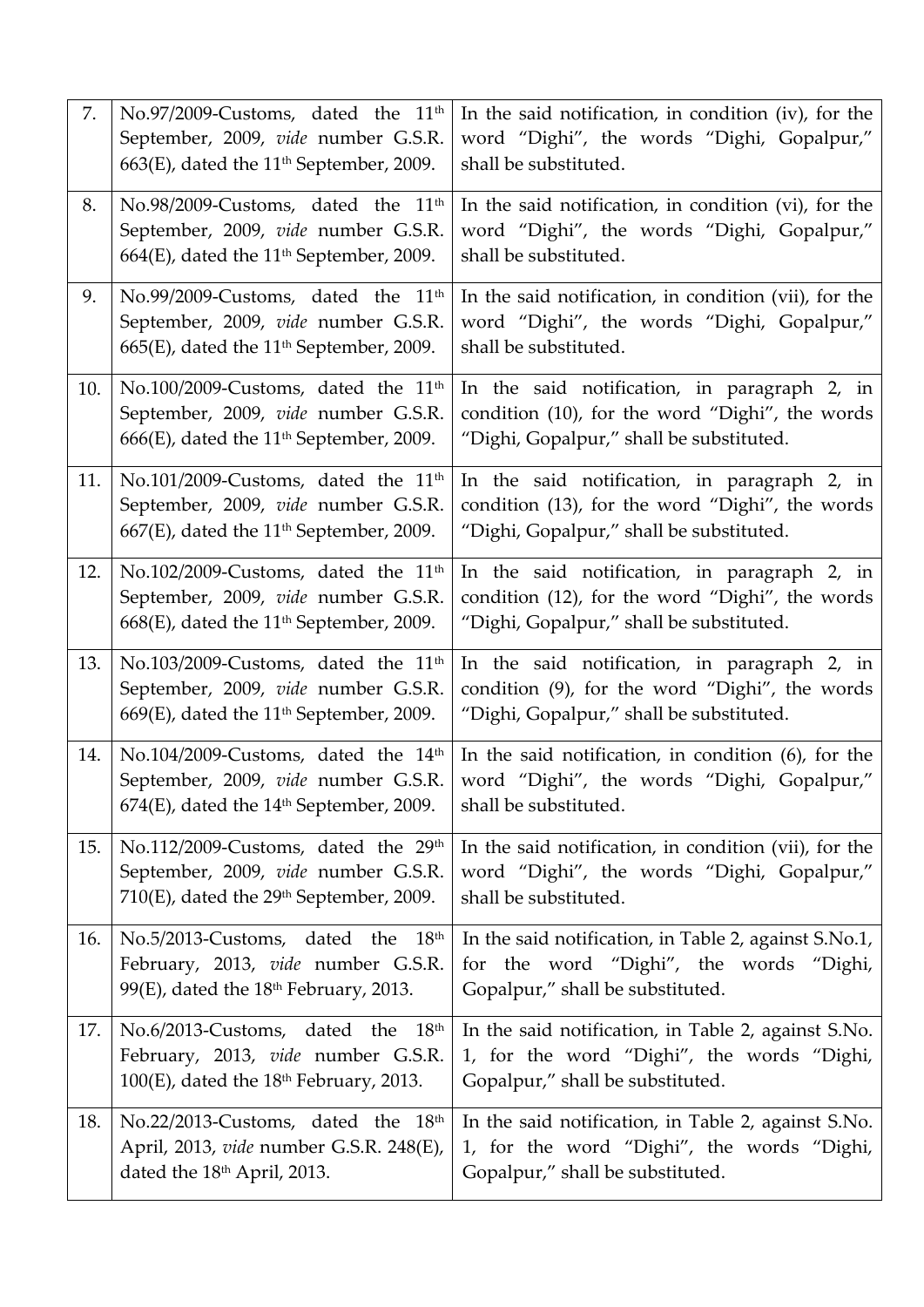|                                         | 19.   No.23/2013-Customs, dated the $18th$   In the said notification, in Table 2, against S.No.                                                                                                                        |
|-----------------------------------------|-------------------------------------------------------------------------------------------------------------------------------------------------------------------------------------------------------------------------|
|                                         | April, 2013, vide number G.S.R. 249(E),   1, for the word "Dighi", the words "Dighi,                                                                                                                                    |
| dated the 18 <sup>th</sup> April, 2013. | Gopalpur," shall be substituted.                                                                                                                                                                                        |
| dated the 1 <sup>st</sup> April, 2015.  | 20.   No.16/2015-Customs, dated the $1st$ In the said notification, in Table 2, against S.No.<br>April, 2015, vide number G.S.R. 252(E), 1, for the word "Dighi", the words "Dighi,<br>Gopalpur," shall be substituted. |

#### (**F.No.609/55/2018-DBK**)

(Gopal Krishna Jha) Director (Drawback)

## **Note:**

- (1) The principal notification No. 91/2009-Customs, dated the  $11<sup>th</sup>$  September, 2009 was published in the Gazette of India, Extraordinary, Part II, Section 3, Sub-section (i), *vide* number G.S.R. 657 (E), dated the 11<sup>th</sup> September, 2009 and was last amended by notification No. 3/2018-Customs, dated the 12<sup>th</sup> January, 2018, published in the Gazette of India, Extraordinary, Part II, Section 3, Sub-section (i), *vide* number G.S.R. 22(E), dated the 12<sup>th</sup> January, 2018.
- (2) The principal notification No. 92/2009-Customs, dated the  $11<sup>th</sup>$  September, 2009 was published in the Gazette of India, Extraordinary, Part II, Section 3, Sub-section (i), *vide*  number G.S.R. 658 (E), dated the  $11<sup>th</sup>$  September, 2009 and was last amended by notification No. 3/2018-Customs, dated the 12<sup>th</sup> January, 2018, published in the Gazette of India, Extraordinary, Part II, Section 3, Sub-section (i), *vide* number G.S.R. 22(E), dated the 12<sup>th</sup> January, 2018.
- (3) The principal notification No. 93/2009-Customs, dated the  $11<sup>th</sup>$  September, 2009 was published in the Gazette of India, Extraordinary, Part II, Section 3, Sub-section (i), *vide* number G.S.R. 659 (E), dated the  $11<sup>th</sup>$  September, 2009 and was last amended by notification No. 3/2018-Customs, dated the 12<sup>th</sup> January, 2018, published in the Gazette of India, Extraordinary, Part II, Section 3, Sub-section (i), *vide* number G.S.R. 22(E), dated the 12<sup>th</sup> January, 2018.
- (4) The principal notification No. 94/2009-Customs, dated the  $11<sup>th</sup>$  September, 2009 was published in the Gazette of India, Extraordinary, Part II, Section 3, Sub-section (i), *vide* number G.S.R. 660 (E), dated the  $11<sup>th</sup>$  September, 2009 and was last amended by notification No. 3/2018-Customs, dated the 12<sup>th</sup> January, 2018, published in the Gazette of India, Extraordinary, Part II, Section 3, Sub-section (i), *vide* number G.S.R. 22(E), dated the 12<sup>th</sup> January, 2018.
- (5) The principal notification No. 95/2009-Customs, dated the  $11<sup>th</sup>$  September, 2009 was published in the Gazette of India, Extraordinary, Part II, Section 3, Sub-section (i), *vide* number G.S.R. 661 (E), dated the 11<sup>th</sup> September, 2009 and was last amended by notification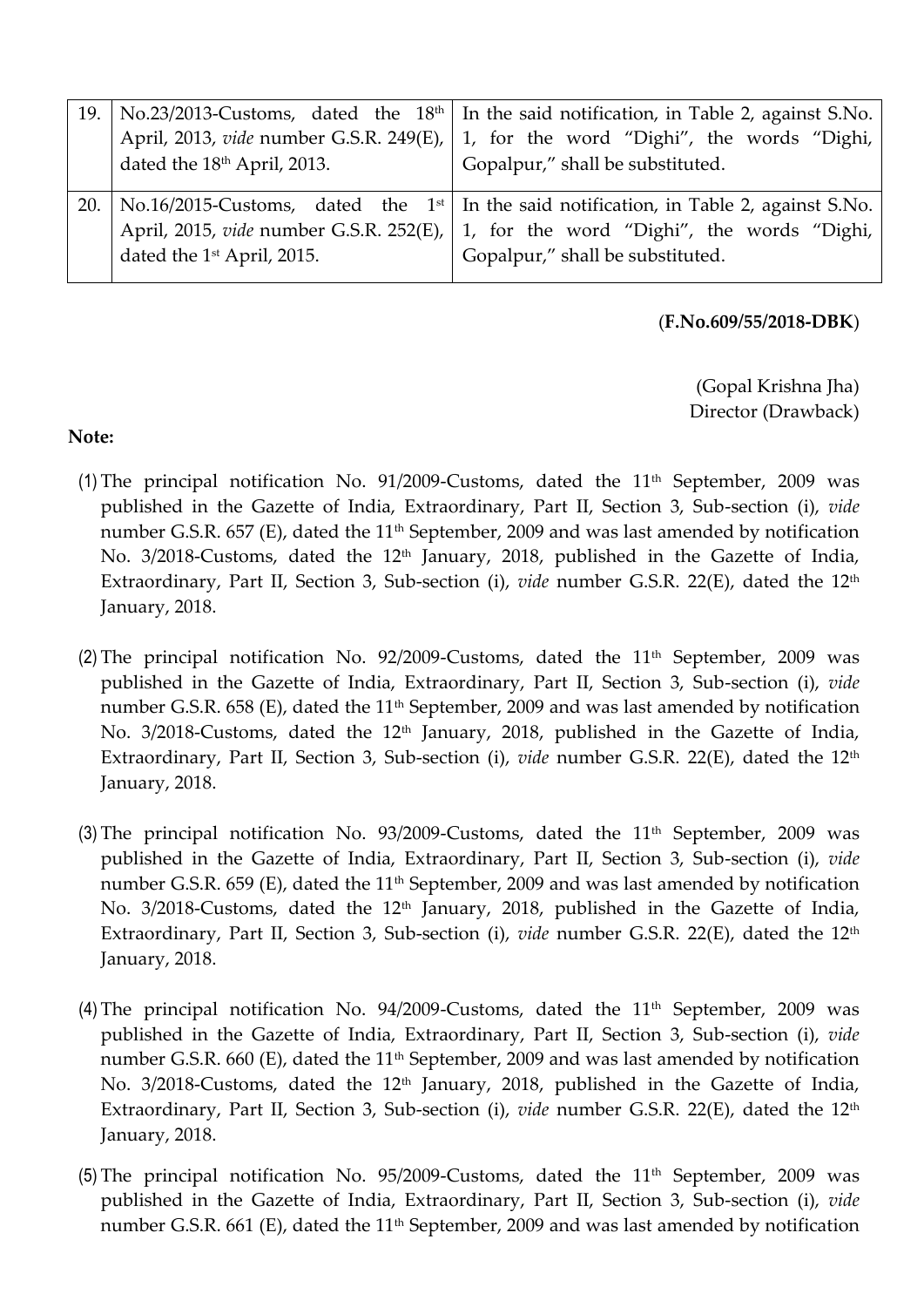No. 3/2018-Customs, dated the 12<sup>th</sup> January, 2018, published in the Gazette of India, Extraordinary, Part II, Section 3, Sub-section (i), *vide* number G.S.R. 22(E), dated the 12<sup>th</sup> January, 2018.

- (6) The principal notification No. 96/2009-Customs, dated the  $11<sup>th</sup>$  September, 2009 was published in the Gazette of India, Extraordinary, Part II, Section 3, Sub-section (i), *vide* number G.S.R. 662 (E), dated the  $11<sup>th</sup>$  September, 2009 and was last amended by notification No. 3/2018-Customs, dated the 12<sup>th</sup> January, 2018, published in the Gazette of India, Extraordinary, Part II, Section 3, Sub-section (i), *vide* number G.S.R. 22(E), dated the 12<sup>th</sup> January, 2018.
- (7) The principal notification No. 97/2009-Customs, dated the  $11<sup>th</sup>$  September, 2009 was published in the Gazette of India, Extraordinary, Part II, Section 3, Sub-section (i), *vide* number G.S.R. 663 (E), dated the  $11<sup>th</sup>$  September, 2009 and was last amended by notification No. 3/2018-Customs, dated the 12<sup>th</sup> January, 2018, published in the Gazette of India, Extraordinary, Part II, Section 3, Sub-section (i), *vide* number G.S.R. 22(E), dated the 12<sup>th</sup> January, 2018.
- (8) The principal notification No. 98/2009-Customs, dated the  $11<sup>th</sup>$  September, 2009 was published in the Gazette of India, Extraordinary, Part II, Section 3, Sub-section (i), *vide* number G.S.R. 664 (E), dated the 11<sup>th</sup> September, 2009 and was last amended by notification No. 3/2018-Customs, dated the 12<sup>th</sup> January, 2018, published in the Gazette of India, Extraordinary, Part II, Section 3, Sub-section (i), *vide* number G.S.R. 22(E), dated the 12<sup>th</sup> January, 2018.
- (9) The principal notification No. 99/2009-Customs, dated the  $11<sup>th</sup>$  September, 2009 was published in the Gazette of India, Extraordinary, Part II, Section 3, Sub-section (i), *vide* number G.S.R. 665 (E), dated the  $11<sup>th</sup>$  September, 2009 and was last amended by notification No. 3/2018-Customs, dated the 12<sup>th</sup> January, 2018, published in the Gazette of India, Extraordinary, Part II, Section 3, Sub-section (i), *vide* number G.S.R. 22(E), dated the 12<sup>th</sup> January, 2018.
- (10) The principal notification No.  $100/2009$ -Customs, dated the  $11<sup>th</sup>$  September, 2009 was published in the Gazette of India, Extraordinary, Part II, Section 3, Sub-section (i),*vide* number G.S.R. 666 (E), dated the  $11<sup>th</sup>$  September, 2009 and was last amended by notification No. 3/2018-Customs, dated the 12<sup>th</sup> January, 2018, published in the Gazette of India, Extraordinary, Part II, Section 3, Sub-section (i), *vide* number G.S.R. 22(E), dated the 12<sup>th</sup> January, 2018.
- (11) The principal notification No. 101/2009-Customs, dated the  $11<sup>th</sup>$  September, 2009 was published in the Gazette of India, Extraordinary, Part II, Section 3, Sub-section (i), *vide* number G.S.R. 667 (E), dated the  $11<sup>th</sup>$  September, 2009 and was last amended by notification No. 3/2018-Customs, dated the 12<sup>th</sup> January, 2018, published in the Gazette of India, Extraordinary, Part II, Section 3, Sub-section (i), *vide* number G.S.R. 22(E), dated the 12<sup>th</sup> January, 2018.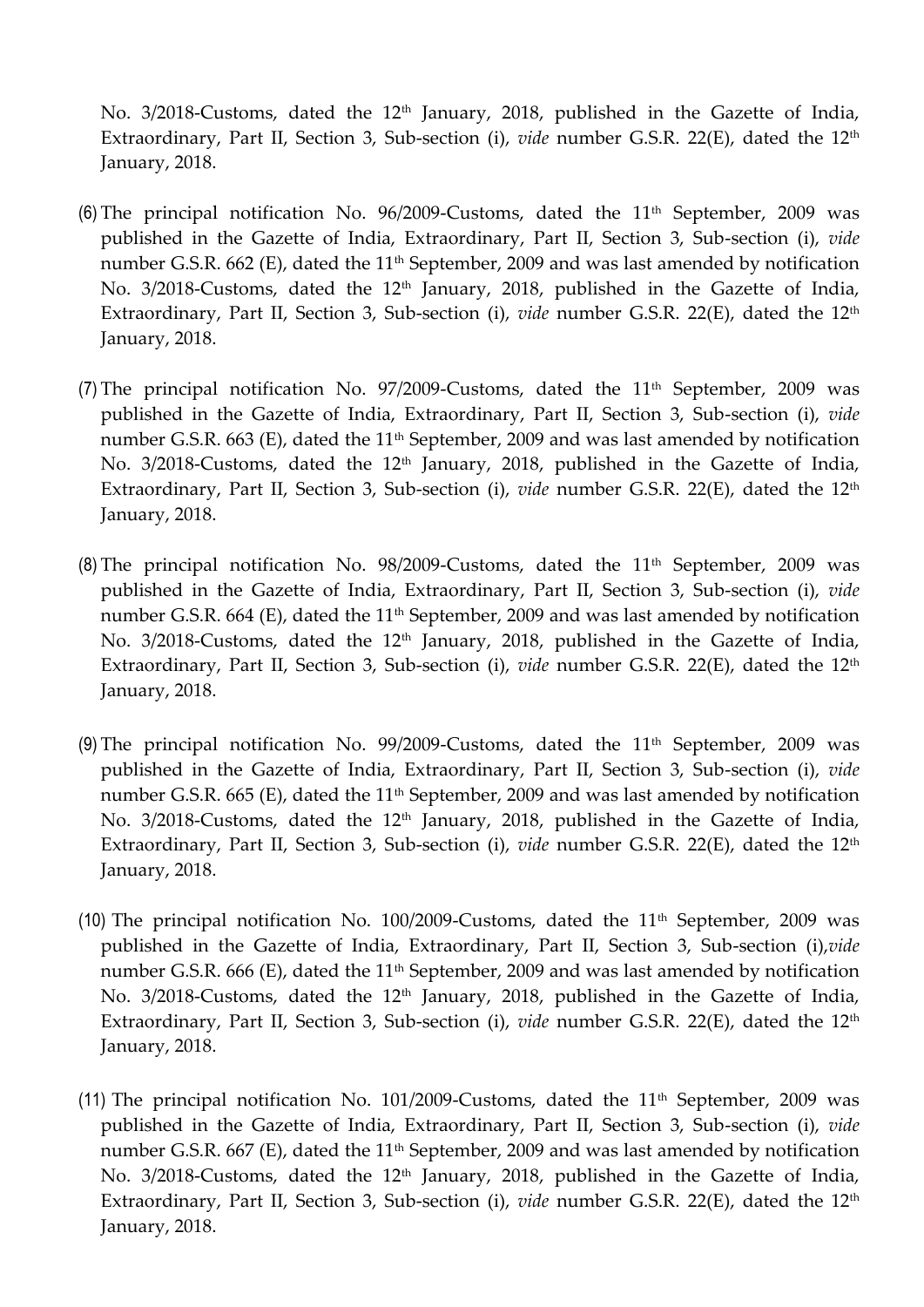- (12) The principal notification No. 102/2009-Customs, dated the  $11<sup>th</sup>$  September, 2009 was published in the Gazette of India, Extraordinary, Part II, Section 3, Sub-section (i), *vide* number G.S.R. 668 (E), dated the  $11<sup>th</sup>$  September, 2009 and was last amended by notification No. 3/2018-Customs, dated the 12<sup>th</sup> January, 2018, published in the Gazette of India, Extraordinary, Part II, Section 3, Sub-section (i), *vide* number G.S.R. 22(E), dated the 12<sup>th</sup> January, 2018.
- (13) The principal notification No. 103/2009-Customs, dated the  $11<sup>th</sup>$  September, 2009 was published in the Gazette of India, Extraordinary, Part II, Section 3, Sub-section (i), *vide* number G.S.R. 669 (E), dated the 11<sup>th</sup> September, 2009 and was last amended by notification No. 3/2018-Customs, dated the 12<sup>th</sup> January, 2018, published in the Gazette of India, Extraordinary, Part II, Section 3, Sub-section (i), *vide* number G.S.R. 22(E), dated the 12<sup>th</sup> January, 2018.
- (14) The principal notification No. 104/2009-Customs, dated the  $14<sup>th</sup>$  September, 2009 was published in the Gazette of India, Extraordinary, Part II, Section 3, Sub-section (i), *vide* number G.S.R. 674 (E), dated the 14<sup>th</sup> September, 2009 and was last amended by notification No. 3/2018-Customs, dated the 12<sup>th</sup> January, 2018, published in the Gazette of India, Extraordinary, Part II, Section 3, Sub-section (i), *vide* number G.S.R. 22(E), dated the 12<sup>th</sup> January, 2018.
- (15) The principal notification No. 112/2009-Customs, dated the  $29<sup>th</sup>$  September, 2009 was published in the Gazette of India, Extraordinary, Part II, Section 3, Sub-section (i), *vide* number G.S.R. 710 (E), dated the 29<sup>th</sup> September, 2009 and was last amended by notification No. 3/2018-Customs, dated the 12<sup>th</sup> January, 2018, published in the Gazette of India, Extraordinary, Part II, Section 3, Sub-section (i), *vide* number G.S.R. 22(E), dated the 12<sup>th</sup> January, 2018.
- (16) The principal notification No.  $5/2013$ -Customs, dated the  $18<sup>th</sup>$  February, 2013 was published in the Gazette of India, Extraordinary, Part II, Section 3, Sub-section (i), *vide* number G.S.R. 99 (E), dated the  $18<sup>th</sup>$  February, 2013 and was last amended by notification No. 3/2018-Customs, dated the 12<sup>th</sup> January, 2018, published in the Gazette of India, Extraordinary, Part II, Section 3, Sub-section (i), *vide* number G.S.R. 22(E), dated the 12<sup>th</sup> January, 2018.
- (17) The principal notification No.  $6/2013$ -Customs, dated the  $18<sup>th</sup>$  February, 2013 was published in the Gazette of India, Extraordinary, Part II, Section 3, Sub-section (i), *vide* number G.S.R. 100 (E), dated the  $18<sup>th</sup>$  February, 2013 and was last amended by notification No. 3/2018-Customs, dated the 12<sup>th</sup> January, 2018, published in the Gazette of India, Extraordinary, Part II, Section 3, Sub-section (i), *vide* number G.S.R. 22(E), dated the 12<sup>th</sup> January, 2018.
- (18) The principal notification No. 22/2013-Customs, dated the  $18<sup>th</sup>$  April, 2013 was published in the Gazette of India, Extraordinary, Part II, Section 3, Sub-section (i), *vide* number G.S.R. 248 (E), dated the  $18<sup>th</sup>$  April, 2013 and was last amended by notification No. 3/2018-Customs, dated the 12<sup>th</sup> January, 2018, published in the Gazette of India, Extraordinary, Part II, Section 3, Sub-section (i), *vide* number G.S.R. 22(E), dated the 12th January, 2018.